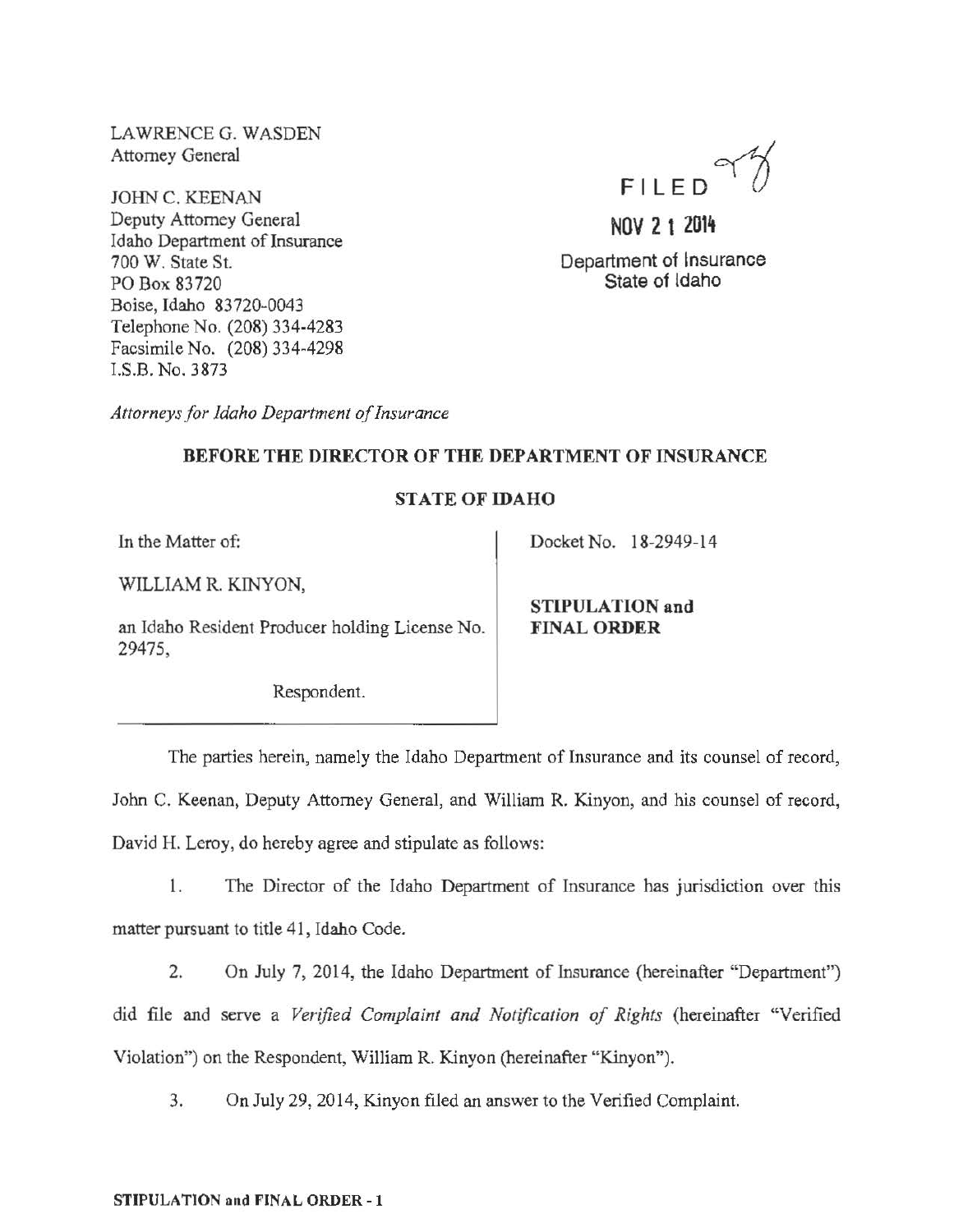4. The Verified Complaint included two counts alleging that Kinyon had wrongfully deposited the sum of \$3,000.00 into his personal account, thereby violating two subsections of Idaho Code§ 41-1016(1).

5. The parties hereto believe that this matter may be brought to a close by a negotiated and stipulated settlement.

- 6. In consideration of the foregoing, the parties stipulate and agree as follows:
	- a. That William R. Kinyon admits to having violated subsection (d) of Idaho Code§ 41-1016(1);
	- b. That William R. Kinyon admits to having violated subsection (h) of Idaho Code§ 41-1016(1);
	- c. That William R. Kinyon's Idaho Resident Insurance Producer License No. 29475 shall be suspended for a period of ninety (90) days after entry of the Final Order herein;
	- d. That William R. Kinyon agrees and stipulates that an administrative penalty of \$2,000.00 shall be imposed; and,
	- e. That an appropriate Final Order may be entered herein by the Director of the Idaho Department of Insurance.

7. Before executing this Stipulation, William R. Kinyon has had the opportunity to review this Stipulation with his attorney, David H. Leroy, and to seek appropriate advice and counsel relating thereto.

8. The parties agree that the terms of this Stipulation are appropriate and proper under the circumstances referenced herein and that they have entered into this Stipulation knowingly, voluntarily, and with full knowledge of any rights they may be waiving thereby.

9. The parties hereto waive their right to notice and hearing at which they may be

#### STIPULATION and FINAL ORDER- 2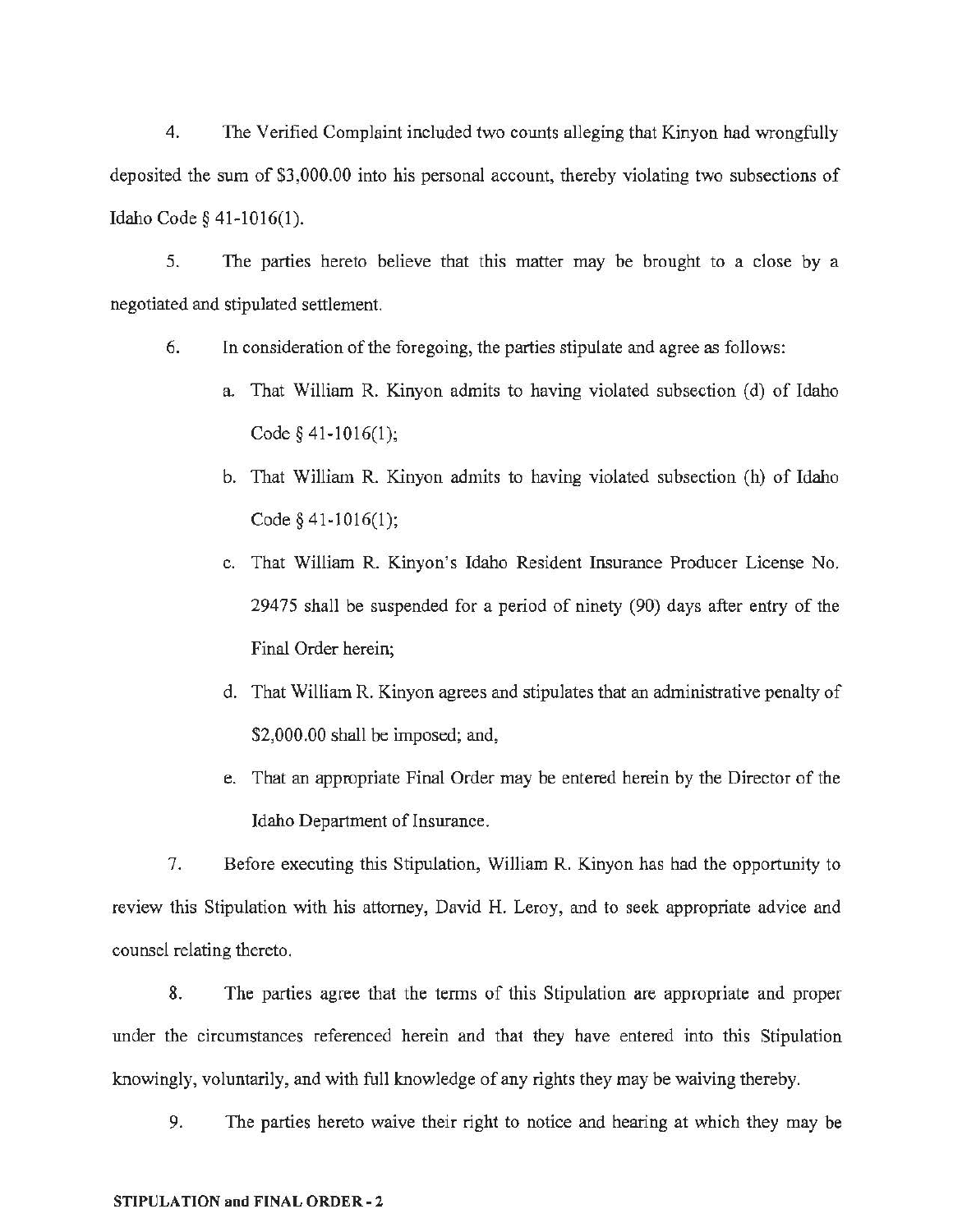represented by counsel, present evidence, and examine witnesses. The parties hereto also waive their right to seek reconsideration or to submit this matter for review by a court of competent jurisdiction.

10. The parties hereto have reviewed the proposed Final Order and agree as to its form and that said Final Order may be submitted to the Director of the Idaho Department of Insurance for his review and signature.

11. IT IS SO AGREED. DATED this  $10^{+2}$  day of November, 2014.

RESPONDENT

WILLIAM RESIDENT NON Resident Producer License No. 29475

#### ACKNOWLEDGEMENT

STATE OF IDAHO ) County of  $Tw_{th}$   $Tw_{th}$ <sup>: ss.</sup>

On this  $\sqrt{10^{-1}}$  day of November, 2014, before me,  $\pm \sqrt{\text{r}_{15} + \text{r}_{26}}$ . notary public of the state of Idaho, personally appeared WILLIAM R. KINYON, proved to me on the basis of satisfactory evidence to he the person whose name is subscribed to the within instrument, and acknowledged that he executed the same.

Notary Public for Idaho<br>Motary Public for Idaho<br>My Commission Expires: 5/11/2015

| STIPULATION and FINAL ORDER APPROVED AS TO FORM: |
|--------------------------------------------------|
|                                                  |
|                                                  |
| David H. Leroy                                   |
| Attorney for William R. Kinyon                   |

STIPULATION and FINAL ORDER- 3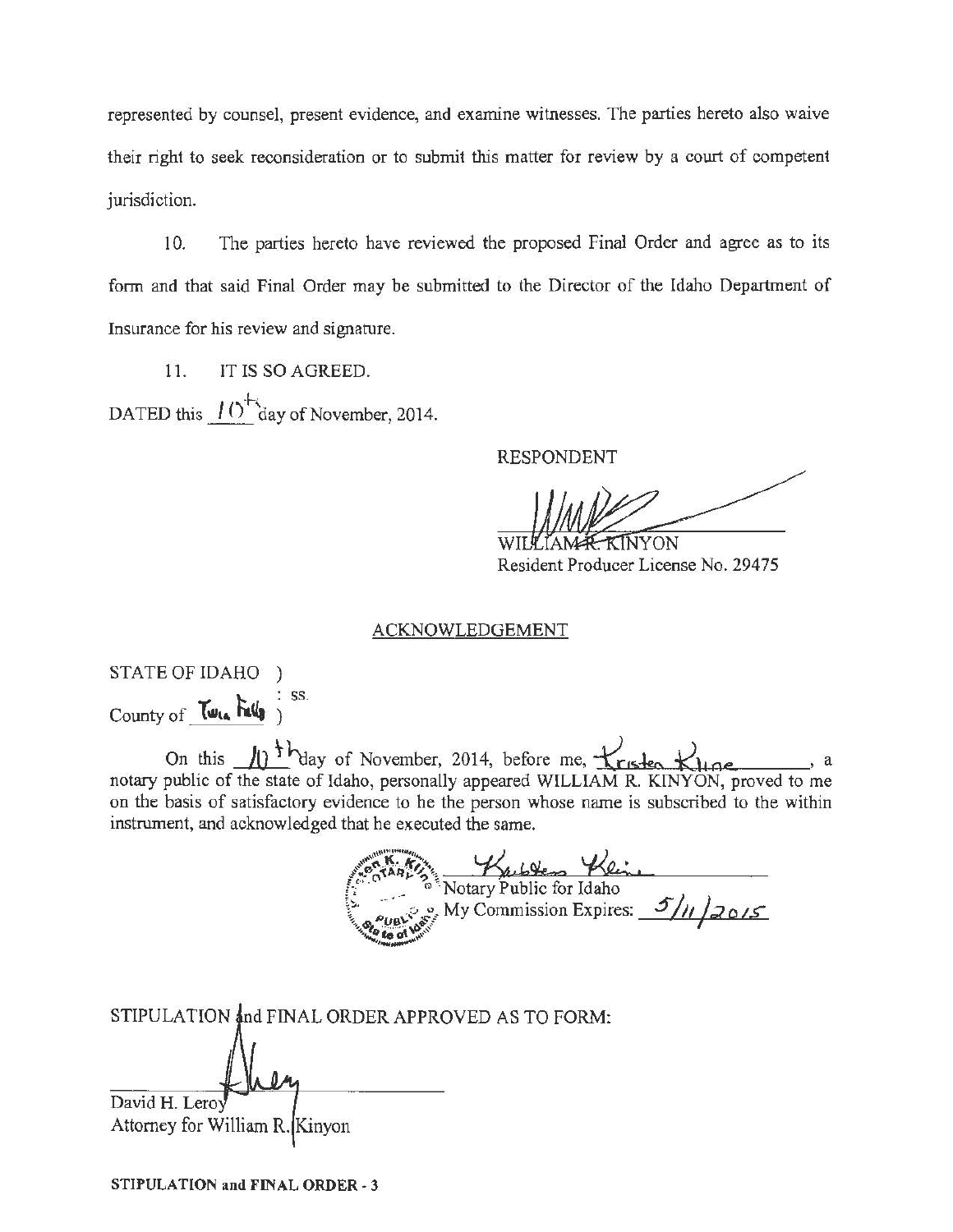DATED this  $\frac{1}{8}$  day of November, 2014.

IDAHO DEPARTMENT OF INSURANCE

GIMA McBRIDE. Bureau Chief, Consumer Services

### ACKNOWLEDGEMENT

STATE OF IDAHO ) County of  $A\rightarrow$  : ss. )

On this **follow** day of November, 2014, before me, John C. Keenan, a notary public of the state of Idaho, personally appeared GINA MCBRIDE, personally known to me to be the person whose name is subscribed to the within instrument, and acknowledge to me that she executed the same.

**WWWWWITTING** E. Keenan **HUNHAI** Notary Public for Idaho ptary Public for Idaho<br> $\circledcirc$  Expires: 30  $Qcr$  70[ *MARITAN CE TELEVINAL* n

STIPULATION and FINAL ORDER APPROVED AS TO FORM:

John C. Keenan, Deputy Attorney General Attorney for Idaho Department of Insurance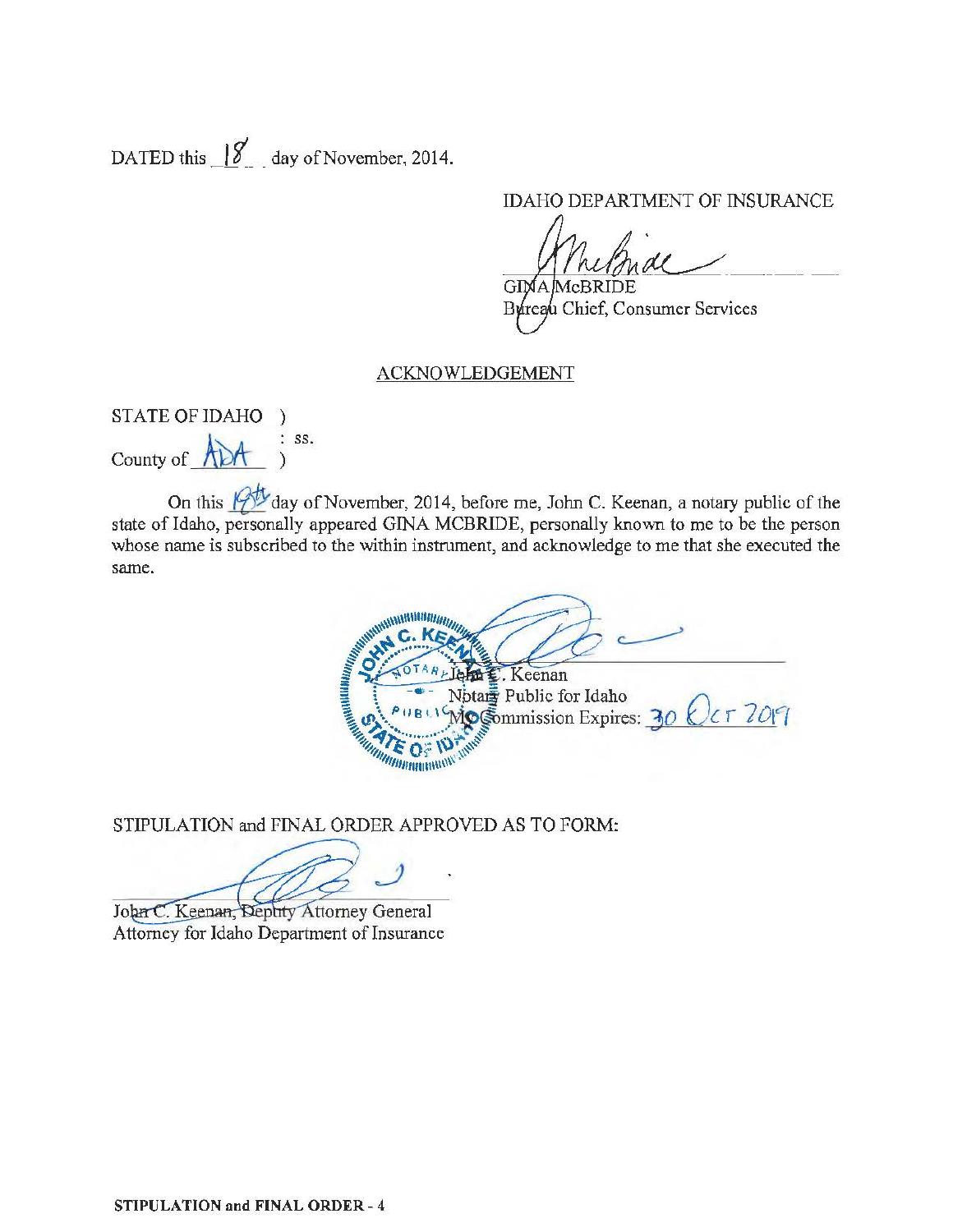#### FINAL ORDER

The parties hereto, namely the Idaho Department of Insurance and licensed resident producer WILLIAM R. KINYON, having entered into the foregoing STIPULATION on file herein, the form of the Order having been approved, and the Director having reviewed the same, and having found that there is a factual basis for the matter as alleged herein, does hereby enter his Findings of Fact and Conclusions of Law as follows:

1. That William R. Kinyon did violate Idaho Code§ 41-1016(1)(d) and -(h) when he wrongfully deposited client funds into his personal account;

IT IS HEREBY ORDERED that the STIPULATION on file herein is approved and adopted as an Order of the Director, and is incorporated herein as if set forth in full and made a part hereof;

IT IS FURTHER ORDERED that WILLIAM R. KINYON's admission of the two violations set forth in the STIPULATION on file herein is accepted;

IT IS FURTHER ORDERED that WILLIAM R. KINYON's Resident Producer License No. 29475 is hereby SUSPENDED for a period of ninety (90) days from the date of this Final Order; and,

IT IS FURTHER ORDERED that an administrative penalty in the amount of TWO THOUSAND DOLLARS (\$2,000.00) is imposed against WILLIAM R. KINYON and is due and payable immediately.

IT IS SO ORDERED. DATED this  $\frac{ZI5T}{\text{day of}}$  *November*, 2014.

IDAHO DEPARTMENT OF INSURANCE

William feal by Director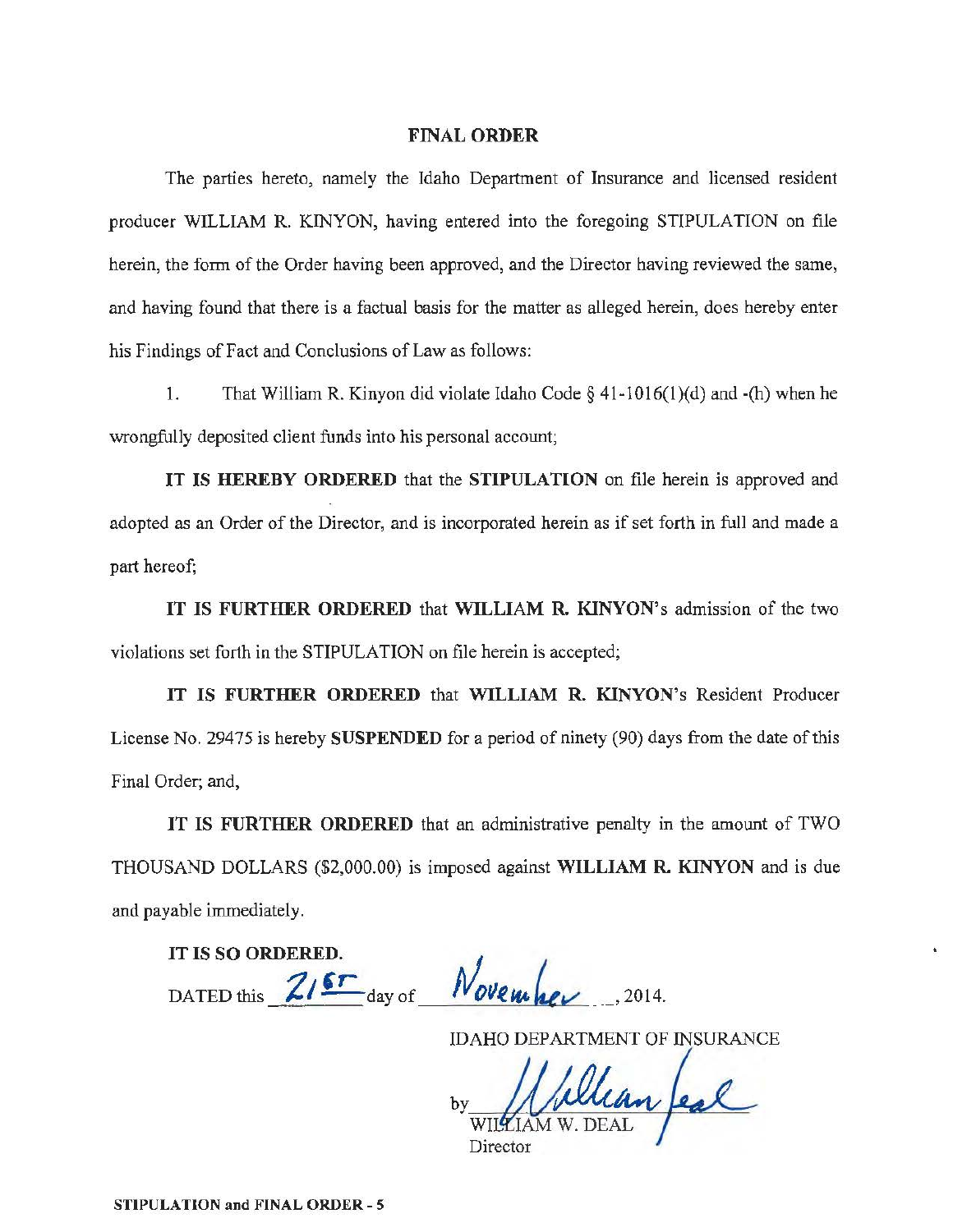#### NOTIFICATION REGARDING REPORTABLE PROCEEDINGS

This is considered a reportable administrative proceeding. As such, it is a public record and is public information that may be disclosed to other states and reported to companies of which you are actively appointed. This information will be reported to the National Association of Insurance Commissioners (NAIC) and will appear in the Idaho Department of Insurance's online searchable database. Be aware that this proceeding must be disclosed on any license application and must be reported to any and all states in which you hold an insurance license.

### NOTIFICATION OF RIGHTS

This constitutes a final order of the agency. Any party may file a motion for reconsideration of this final order within fourteen (14) days of the service date of this order. The agency will dispose of the petition for reconsideration within twenty-one (21) days of its receipt, or the petition will be considered denied by operation oflaw. *See* Idaho Code § 67 -5246(4).

Pursuant to Idaho Code§§ 67-5270 and 67-5272, any party aggrieved by this final order may appeal it by filing a petition for judicial review in the district court of the county in which: (1) the hearing was held; or (2) the final agency action was taken; or (3) the aggrieved party resides or operates its principal place of business in Idaho; or (4) the real property or personal property that was the subject of the agency decision is located. An appeal must be filed within twenty~eight (28) days of: (a) the service date of this final order, or (b) an order denying a petition for reconsideration, or (c) the failure within twenty-one (21) days to grant or deny a petition for reconsideration, whichever is later. See Idaho Code § 67-5273. The filing of a petition for judicial review to the district court does not itself stay the effectiveness or enforcement of the order under appeal.